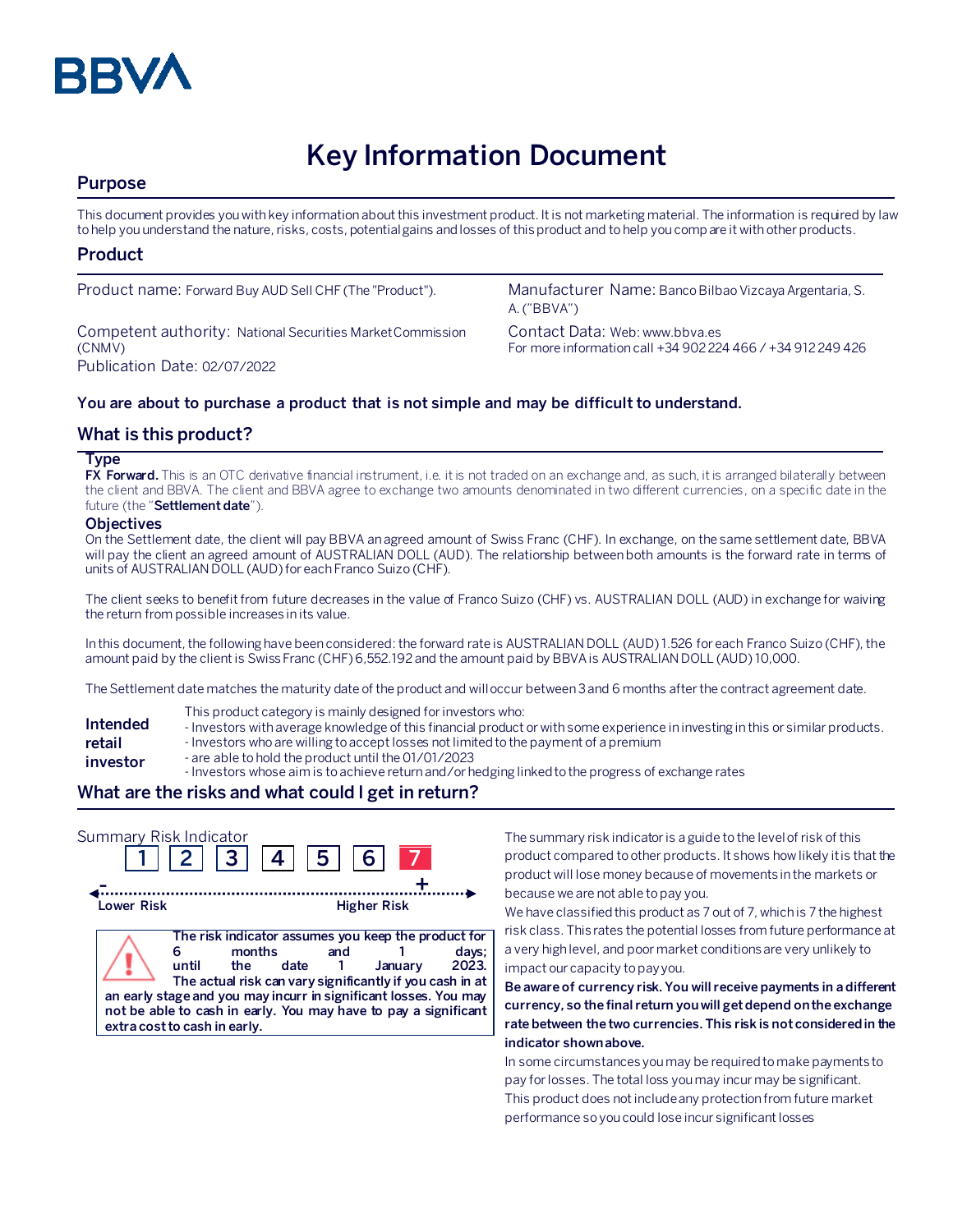#### Performance Scenarios

Market developments in the future cannot be accurately predicted. The scenarios shown are only an indication of some of the p ossible outcomes based on recent returns. Actual returns could be lower.

| Nominal Amount AUD 15,000 |                                            |                                    |  |  |
|---------------------------|--------------------------------------------|------------------------------------|--|--|
| <b>Scenarios</b>          |                                            | 6 months and 1 days final maturity |  |  |
| Stress scenario           | What you might get back or pay after costs | AUD - 3.864                        |  |  |
|                           | Return/loss over nominal amount:           | $-25.76\%$                         |  |  |
| Unfavourable<br>scenario  | What you might get back or pay after costs | AUD -1.089                         |  |  |
|                           | Return/loss over nominal amount:           | $-7.26\%$                          |  |  |
| Moderate<br>scenario      | What you might get back or pay after costs | AUD <sub>34</sub>                  |  |  |
|                           | Return/loss over nominal amount:           | 0.23%                              |  |  |
| Favourable<br>scenario    | What you might get back or pay after costs | AUD 1.067                          |  |  |
|                           | Return/loss over nominal amount:           | 7.11%                              |  |  |

This table shows the money you could get back or pay over the next 6 months and 1 days , under different scenarios, assuming a Nominal Value of 15,000 AUD.The scenarios shown illustrate how your Nominal Amount could perform. You can compare them with the s cenarios of other products.The scenarios presented are an estimate of future performance based on evidence from the past on how the value of this investment Nominal Amount varies, and are not an exact indicator. What you get will vary depending on how the market performs and how long you keep the Nominal Amount/product.

The stress scenario shows what you might get back or pay in extreme market circumstances, and it does not take into account the situation where we are not able to pay you. The figures shown include all the costs of the product itself, and includes the costs of your advisor or distributor. The figures do not take into account your personal tax situation, which may also affect how much you get back.

## **What happens if BBVA is unable to pay out?**

The customer would suffer a financial loss. In addition, this product is not covered by the Deposit Guarantee Fund for Financial Institutions or any other guarantee system or guarantor.

In the event of the resolution of BBVA (the process that would apply if BBVA were unviable or if it were foreseeable that it would become unviable in the near future and for reasons of public interest and financial stability it is necessary to avoid it going bankrupt), this product could be converted into shares or the payment obligations undertaken by BBVA to the customer could be reduced and the customer could therefore suffer losses.

## **What are the costs?**

The Reduction in Yield (RIY) shows what impact the total costs you pay will have on the performance of the product. The total costs take into account one-off, ongoing and incidental costs

The amounts shown here are the cumulative costs of the product itself, for three different holding periods. They include potential early exit penalties. The figures assume a Nominal Value of 15,000 AUD. he figures are estimates and may change in the future.

#### **Costs Over Time**

| Nominal Amount AUD 15,000 |                                                                      |  |
|---------------------------|----------------------------------------------------------------------|--|
| <b>Scenarios</b>          | If you cash in at the end of the recommended holding period 6 months |  |
| Total costs               | AUD 60.38                                                            |  |
| Impact on return (RIY)    | 0.40%                                                                |  |

#### Composition of costs

The table below shows:

- the impact of the different types of costs on the performance of the product at the end of the recommended holding period;
- the meaning of the different cost categories.

| This table shows the impact on return |             |       |                                                                                                                                                                                   |  |
|---------------------------------------|-------------|-------|-----------------------------------------------------------------------------------------------------------------------------------------------------------------------------------|--|
| One-off<br>costs                      | Entry costs | 0.40% | The impact of the costs you pay when entering your investment. The impact of the costs already<br>included in the price. This includes the costs of distribution of your product. |  |
|                                       | Exit costs  | 0.00% | The impact of the costs of exiting your investment when it matures                                                                                                                |  |